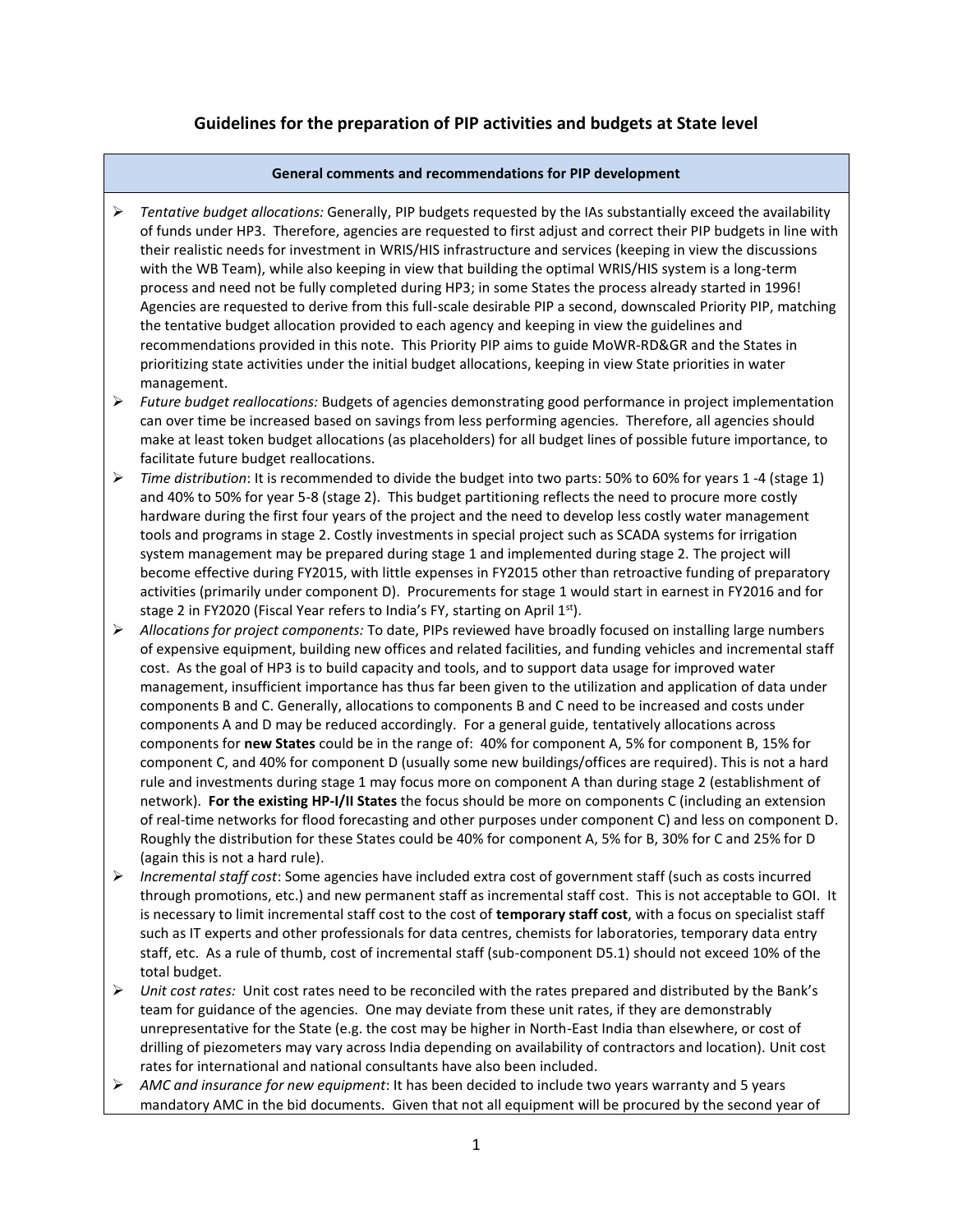the project and the two years warranty period, the average period of AMC to be paid by agencies during the project period will be less than 5 years under the project. The balance will spill-over project closure. It was decided to include for the time being 35% extra cost for O&M of the equipment (5 years in the project period @ average of 6% for AMC and 1% for insurance). Extended warranty may be another option. Since AMC will be part of the bidding document and contract, costs of AMC should be added to the cost of Goods instead of Operation Cost.

- *Taxes:* It has been decided to add for the purpose of budget estimation 12.5% for VAT/service taxes; this is included in unit cost rates prepared by the Bank's team.
- *Time distribution of individual cost elements:* Noting that basic cost are increased with 35% for AMC, only 1/1.35 = 74% of total cost are disbursed upfront, for example in year 2. Warranty will cover years 3 and 4 and AMC (0.35/1.35 = 26%) will be paid in years 5 and beyond. This 26% of the total cost thus needs to be allocated to years 5 to 8 (6.5% of total cost each year).
- *Contingencies and price escalation:* Ten (10%) should be added for contingencies and price escalations "at the bottom" of the cost table.
- *Annual fees for telemetry systems*: Where relevant annual VSAT, GSM or other telemetry fees need to be included under Operation Cost. Annual fees for VSAT and GSM are provided in the document with unit cost rates provided by the Bank's project team.
- *GW real-time monitoring networks*: A rule of thumb under HP-II has been to equip only 10% 15% of the DWLR in piezometers with telemetry. However, since the cost for the telemetry part using GSM has become small, one can increase this percentage significantly. The transmission frequency for DWLR is low and not critical during (e.g. extreme flood events). Therefore, DWLR with telemetry can be battery operated and use the cheapest transmission technology (GSM). DWLRs using this technology are denoted in the Unit Price Table under the Groundwater Equipment Section as "DWLR + GSM telemetry (GW)".
- *Optimization of real-time SW monitoring networks*: The present approach to implement *only* real-time reporting monitoring stations implies a large cost increase compared to previous manually operated systems, even though savings will be made in future O&M cost. Firstly, there is thus a need to optimize and possibly reduce the proposed networks of real-time reporting stations. Stations installed by other Departments (e.g. Agriculture) should also be considered and/or incorporated. Real-time stations with VSAT may be limited to areas with occasional heavy rainfall and risk of flooding and include important reservoirs. Real-time stations in areas with low rainfall and for purposes whereby immediate transmission is less critical may use GSM technology for telemetry. Rain gauges, water level recorders, AWS, and gate sensors located at one location can use the same telemetry system, thereby yielding significant cost reductions. Secondly, the project may introduce half-hourly rainfall estimation through Meteosat satellite monitoring (particularly for flood forecasting purposes), for which the requirement for real-time rainfall/climate stations for calibration of the rainfall estimation algorithm is rather limited (only one station per 10,000 km<sup>2</sup>). Precipitation estimates are then based on "cold cloud temperatures" and calibrated through sparse real-time ground stations. Given other requirements one may have for real-time observations, this would be too sparse a network since one also needs real-time measurements at e.g. reservoirs or in major irrigation schemes. However, it does show a huge scope for real-time network reduction in case we would use satellite based technology for rainfall estimation for flood forecasting purposes. One may consider in stage 1 for example a density of one AWS/DRG per 2,500 km<sup>2</sup> in regions for which real-time information on climate and flood forecasting would be important, as well as additional stations for reservoir sites, in conjunction with a pilot application of rainfall estimation based on "cold cloud temperatures".

## **Comments, observations and recommendations regarding specific components**

| <b>Component A: Improving In-situ Water Resources Monitoring Systems (IWRMS)</b> |                                                                                                   |                                                                                                   |  |
|----------------------------------------------------------------------------------|---------------------------------------------------------------------------------------------------|---------------------------------------------------------------------------------------------------|--|
| Comp.                                                                            | <b>Surface Water</b>                                                                              | Groundwater                                                                                       |  |
| A1.1                                                                             | Expand and upgrade water resources monitoring systems                                             |                                                                                                   |  |
|                                                                                  | Monitoring systems may include:                                                                   |                                                                                                   |  |
|                                                                                  | . Weather: automatic weather stations (AWS), full climatic stations (FCS, the same as AWS without |                                                                                                   |  |
|                                                                                  |                                                                                                   | telemetry), rainfall and snow gauges; telemetry for flood related monitoring should be VSAT based |  |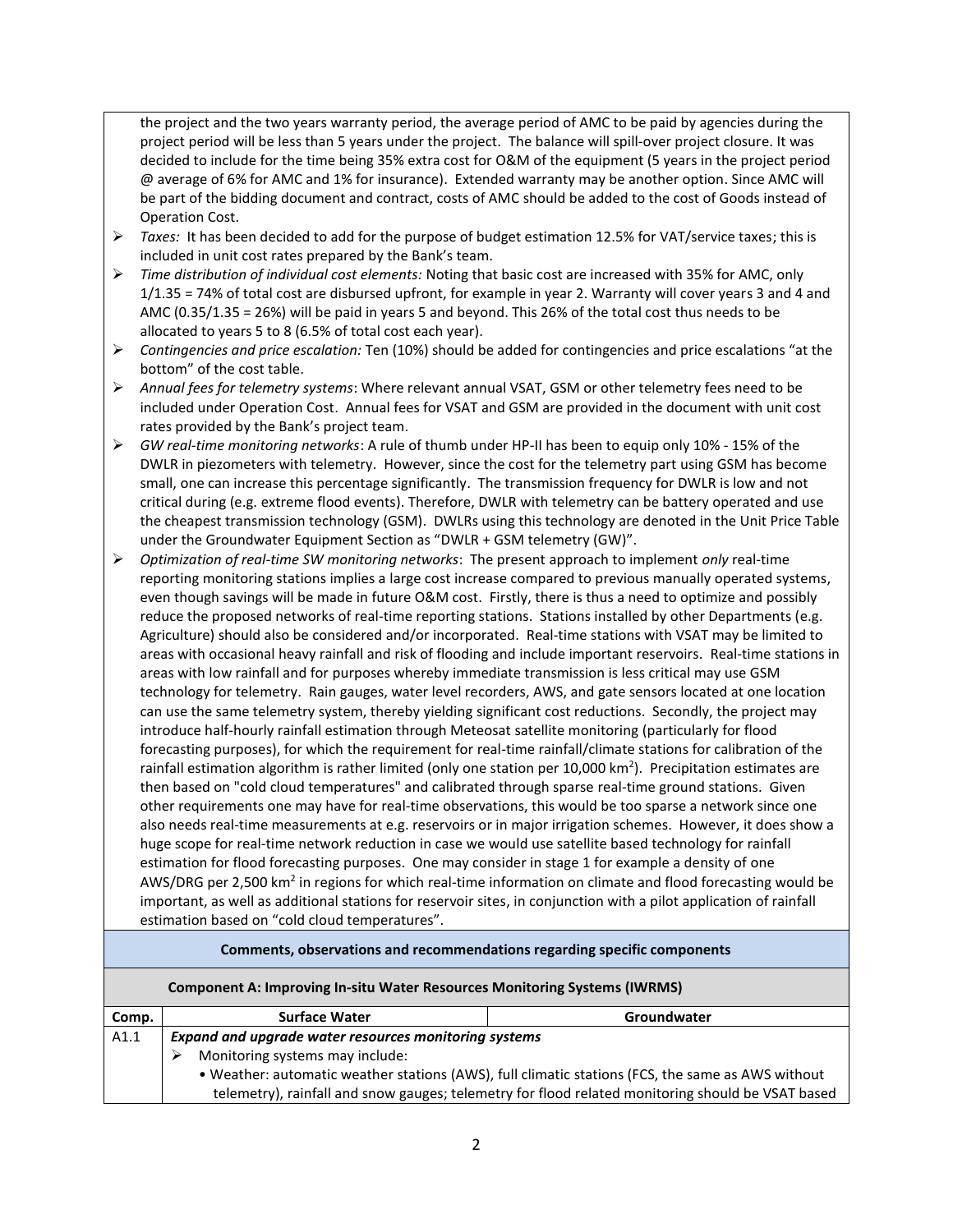|      | (XC band) for maximum reliability; GSM based telemetry is sufficient for drought monitoring and                     |  |  |
|------|---------------------------------------------------------------------------------------------------------------------|--|--|
|      | regular rainfall monitoring (where risk of floods is small).                                                        |  |  |
|      | · Rivers: automatic water level recorders (AWLR), discharge measurements, water quality                             |  |  |
|      | monitoring, assessment of rating curves, etc.; VSAT telemetry should be used for stations                           |  |  |
|      | important for flood forecasting and control.                                                                        |  |  |
|      | • Groundwater: monitoring of water levels and water quality; GSM technology is adequate                             |  |  |
|      | telemetry                                                                                                           |  |  |
|      | • Reservoirs/tanks: water levels, gate positions, outflows and spillways                                            |  |  |
|      | . Water quality: automatic water quality station (AWQS) and field kits; GSM technology is adequate                  |  |  |
|      | telemetry for an AWQS station.                                                                                      |  |  |
|      | • Sediment: transport and load monitoring                                                                           |  |  |
|      | • Monitoring of water diversions, water use (abstractions) and water distribution and losses in                     |  |  |
|      | irrigation systems                                                                                                  |  |  |
|      | Services for installation and commissioning are to be included in contracts for goods (included in unit<br>➤        |  |  |
|      | rates provided by the Bank team). Generally, one or two years warranty and six to seven years                       |  |  |
|      | annual maintenance need to be included in procurement documents. Consultancy services may be                        |  |  |
|      | needed for the design and development of real-time monitoring systems and for assisting the State                   |  |  |
|      | to make the central data receiving and processing systems operational.                                              |  |  |
|      | ➤<br>Data Centres need to be equipped to enable the reception of real-time data and create the data base            |  |  |
|      | under the RTDAS. Cost for VSAT and GSM Master Stations are provided in the unit rates table.                        |  |  |
|      | While AMC cost (35%) would be added to the cost estimates under goods, the PIP should include<br>➤                  |  |  |
|      | other O&M cost under Operation Cost (incl. chemicals and glassware for WQ laboratories) if relevant                 |  |  |
|      | Where relevant annual telemetry fees need to be included under O&M for VSAT and GSM telemetry.<br>➤                 |  |  |
|      | ➤<br>Surface Water Departments need at least<br>The transmission of DWLR data may be GSM<br>➤                       |  |  |
|      | one VSAT Master Station (dish, data<br>based, through cloud server (no master station                               |  |  |
|      | modules and data base) for receiving all<br>required, other than data modules and base                              |  |  |
|      | real-time data at the State Data Centre. It<br>software).                                                           |  |  |
|      | would also require some specialized<br>≻<br>If relevant, specialized geophysical equipment for                      |  |  |
|      | groundwater exploration and/or aquifer mapping<br>consultancy.                                                      |  |  |
|      | should be proposed under A3. 4.                                                                                     |  |  |
| A1.2 | Set monitoring standards: water quantity/quality, QAQC methods                                                      |  |  |
|      | During HP1 and HP2 water quality standards and Analytical Quality Control (AQC) procedures and<br>➤                 |  |  |
|      | monitoring protocols were developed. Central agencies will update these standards under HP3 and                     |  |  |
|      | state laboratories need to implement these standards. Application of these procedures needs to be                   |  |  |
|      | strengthened; WQ laboratories need to be rationalized; outsourcing of WQ testing may be                             |  |  |
|      | considered.                                                                                                         |  |  |
|      | Similarly, agencies should re-vitalize the practise of inter-agency data sharing and data validation.               |  |  |
|      | States should provide budget for implementing an AQC program for its labs and supporting inter-<br>➤                |  |  |
|      | agency data sharing and validation. This could be in the form of consultancy services for a WQ                      |  |  |
|      | specialist and IT specialist, and/or cost of training. The cost of accreditation/certification of at least          |  |  |
|      | one State laboratory may also be added.                                                                             |  |  |
| A1.3 | Community based monitoring and water management                                                                     |  |  |
|      | Piloting of community based, mobile monitoring systems for small streams, groundwater, water<br>➤                   |  |  |
|      | bodies, flooding, and embankment status (crowd sourcing). This may include the procurement of                       |  |  |
|      | mobile based services and mobilizing communities for the monitoring of local water resources                        |  |  |
|      | (NRSC/ISRO has already piloted this approach).                                                                      |  |  |
|      | It is recommended to provide at least some<br>$\blacktriangleright$<br>It is recommended to provide budget for<br>➤ |  |  |
|      | budget, as place holder, for community<br>initiating pilot project(s) on sustainable GW                             |  |  |
|      | based monitoring of local streams and<br>management with community participation                                    |  |  |
|      | water bodies.<br>(along with aquifer mapping under sub-                                                             |  |  |
|      | component A3. 4).                                                                                                   |  |  |
| A2.1 | Digitize and integrate paper data, maps and documents                                                               |  |  |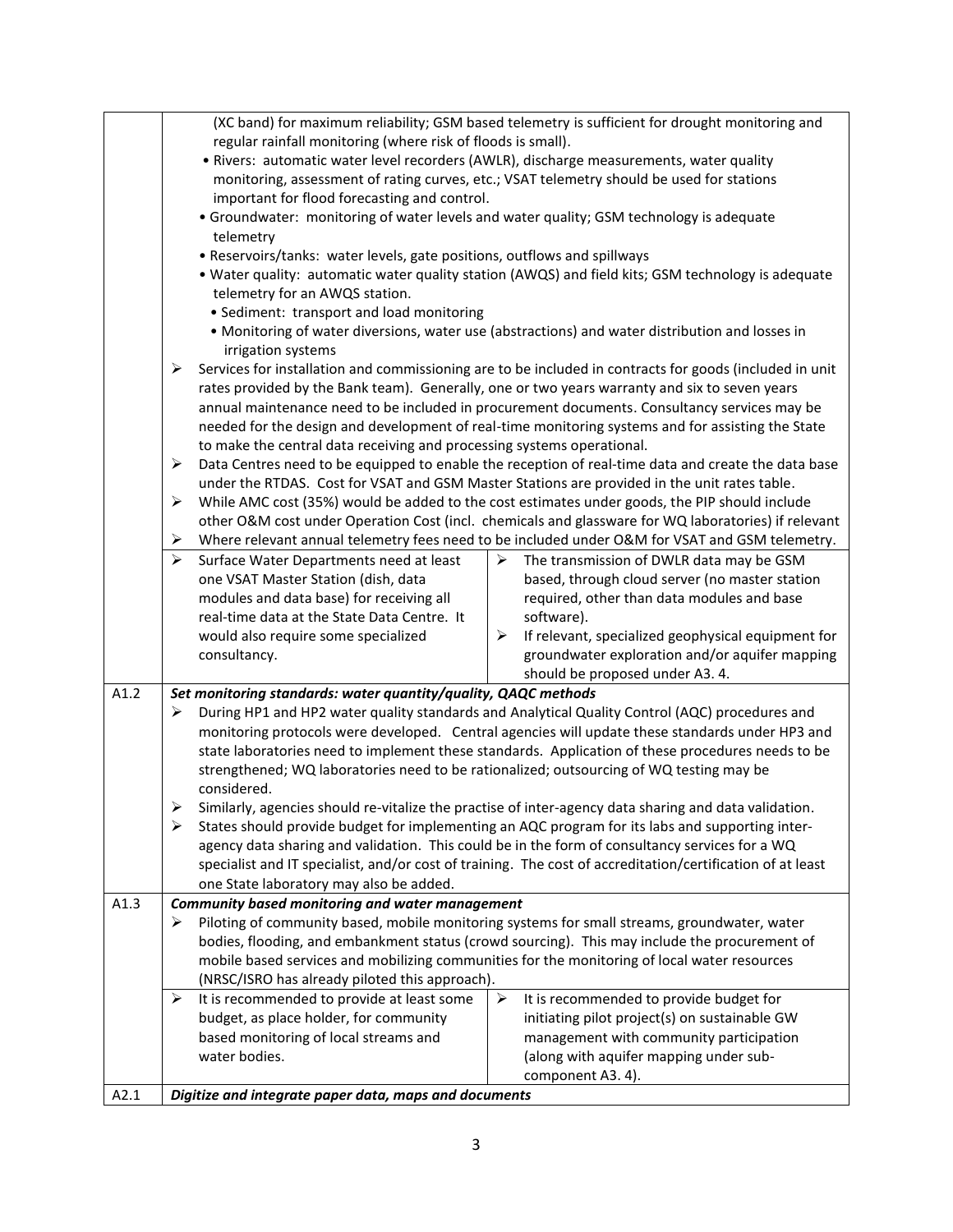|             | ≻                                                                                                                                                                                                      | Budget may be provided for outsourcing or hiring technical staff to digitize existing maps, and  |  |
|-------------|--------------------------------------------------------------------------------------------------------------------------------------------------------------------------------------------------------|--------------------------------------------------------------------------------------------------|--|
| A2.2        | perform data entry of historical data, to assist the agency with building its historical data archive.                                                                                                 |                                                                                                  |  |
|             | Develop spatial river basin information systems including themes provided in India-WRIS                                                                                                                |                                                                                                  |  |
|             | Spatial themes may include, but are not limited to, water bodies and their usage, canal system<br>➤<br>networks, groundwater systems, land use, irrigation systems, and inventories of water pollution |                                                                                                  |  |
|             | occurrences and sources.                                                                                                                                                                               |                                                                                                  |  |
|             | ➤                                                                                                                                                                                                      | Budgets may cover services to digitize maps or procure imagery; agencies may seek help of NRSC   |  |
| A2.3        |                                                                                                                                                                                                        |                                                                                                  |  |
|             | Upgrade centralized and web-based data entry, data storage, data management and data                                                                                                                   |                                                                                                  |  |
|             | dissemination systems, including e-SWIS, e-GEMS, e-WQIS and India-WRIS<br>➤                                                                                                                            |                                                                                                  |  |
|             | This sub-component aims to introduce the new software in all agencies and to (re)establish and<br>strengthen the data sharing and data validation protocols across state and central agencies. State   |                                                                                                  |  |
|             | agencies should provide budget for additional consultancy and training cost for familiarizing its staff                                                                                                |                                                                                                  |  |
|             | with the new e-SWIS (Surface Water Information System), e-GEMS (Groundwater Estimation and                                                                                                             |                                                                                                  |  |
|             | Management System) and e-WQIS (Water Quality Information System) software and for                                                                                                                      |                                                                                                  |  |
|             | strengthening data sharing and validation protocols across state and central agencies.                                                                                                                 |                                                                                                  |  |
|             | ITC hardware would be provided under D1. 4 and costs concerning India-WRIS under B2. 1.<br>➤                                                                                                           |                                                                                                  |  |
| A3.1        | <b>Reservoir sedimentation surveys</b>                                                                                                                                                                 |                                                                                                  |  |
|             | ➤<br>Outsourcing through the procurement of                                                                                                                                                            | Not applicable                                                                                   |  |
|             | services (category "goods & non-consulting                                                                                                                                                             |                                                                                                  |  |
|             | services"; not "consulting services")                                                                                                                                                                  |                                                                                                  |  |
| A3.2        | <b>Bathymetric river surveys in critical areas</b>                                                                                                                                                     |                                                                                                  |  |
|             | $\triangleright$ Outsourcing through procurement of                                                                                                                                                    | Not applicable                                                                                   |  |
|             | services (category "goods & non-consulting                                                                                                                                                             |                                                                                                  |  |
|             | services"; not "consulting services")                                                                                                                                                                  |                                                                                                  |  |
| A3.3        | Assess water quality/waste loads                                                                                                                                                                       |                                                                                                  |  |
|             | ➤                                                                                                                                                                                                      | Design a monitoring system to assess loading, fate, and transport of constituents within limited |  |
|             | water quality hotspots                                                                                                                                                                                 |                                                                                                  |  |
|             | , A token budget may be included for WQ assessments as place holder.<br>➤                                                                                                                              |                                                                                                  |  |
| A3.4        | <b>Groundwater exploration and aquifer mapping</b>                                                                                                                                                     |                                                                                                  |  |
|             | Not applicable                                                                                                                                                                                         | GW exploration and aquifer mapping may be<br>➤                                                   |  |
|             |                                                                                                                                                                                                        | initiated by most States, at least on pilot basis                                                |  |
|             |                                                                                                                                                                                                        | and in conjunction with activity A1. 3. CGWB                                                     |  |
|             |                                                                                                                                                                                                        | should be consulted regarding unit cost rates                                                    |  |
|             |                                                                                                                                                                                                        | States need to match their hotspots with CGWB<br>⋗                                               |  |
|             |                                                                                                                                                                                                        | in order to avoid duplication                                                                    |  |
|             | <b>Component B: Improving Spatial Water Resources Information Systems (SWRIS)</b>                                                                                                                      |                                                                                                  |  |
| <b>B1.1</b> | Development of DEM for the entire country                                                                                                                                                              |                                                                                                  |  |
|             | Development of DEM for improved flood hazard mapping and planning purposes<br>➤                                                                                                                        |                                                                                                  |  |
|             | High resolution surveys such as LIDAR for flood prone areas and for flood risk mapping<br>➤                                                                                                            |                                                                                                  |  |
|             | ➤                                                                                                                                                                                                      | Provision of high resolution remote sensing imageries and other supplementary information to     |  |
|             | develop DEM for selected areas                                                                                                                                                                         |                                                                                                  |  |
|             | ➤                                                                                                                                                                                                      | This category mainly applies for Central Agencies, though States may include budget for DEM of   |  |
|             | selected priority areas                                                                                                                                                                                |                                                                                                  |  |
| B1.2        | <b>Temporal and spatial Earth Observation (EO) products</b>                                                                                                                                            |                                                                                                  |  |
|             | Temporal assessments based on EO products may include, but not be limited to:<br>➤                                                                                                                     |                                                                                                  |  |
|             |                                                                                                                                                                                                        | • Estimation of precipitation, snow cover and snow melt, soil moisture, land use, and actual     |  |
|             | evapotranspiration (ET)                                                                                                                                                                                |                                                                                                  |  |
|             | • Satellite based monitoring of cropping patterns, crop conditions, droughts, and water supply<br>conditions in irrigation systems                                                                     |                                                                                                  |  |
|             |                                                                                                                                                                                                        |                                                                                                  |  |
|             | • Satellite based monitoring of water logging, water storage in tanks, and other water bodies.                                                                                                         |                                                                                                  |  |
|             | ➤                                                                                                                                                                                                      | If unknown, it is advised that IAs provide a token budget for the procurement of EO products     |  |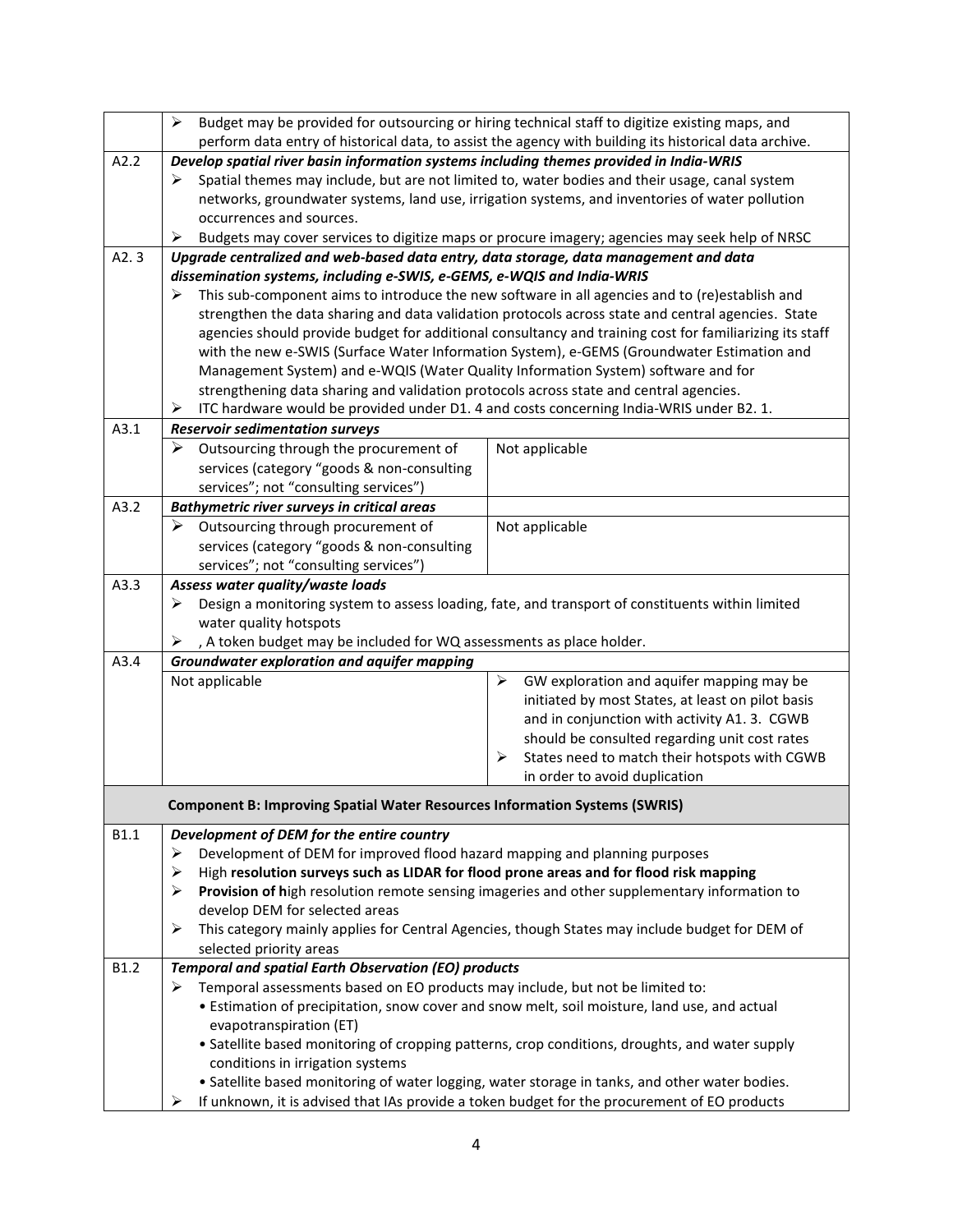| <b>B1.3</b>      | Develop multiple short- and medium range weather forecasting products                                                                                                                                                                                                                                                                                                                                                                                                                                                                                                                                                                                                                                                                                                                                                                                                                                                                                                                                                                                                                                                                                                       |  |
|------------------|-----------------------------------------------------------------------------------------------------------------------------------------------------------------------------------------------------------------------------------------------------------------------------------------------------------------------------------------------------------------------------------------------------------------------------------------------------------------------------------------------------------------------------------------------------------------------------------------------------------------------------------------------------------------------------------------------------------------------------------------------------------------------------------------------------------------------------------------------------------------------------------------------------------------------------------------------------------------------------------------------------------------------------------------------------------------------------------------------------------------------------------------------------------------------------|--|
|                  | This category mainly applies for Central Agencies                                                                                                                                                                                                                                                                                                                                                                                                                                                                                                                                                                                                                                                                                                                                                                                                                                                                                                                                                                                                                                                                                                                           |  |
| B2.1             | Strengthening India's National India-WRIS web-based portal; introduce State Chapters to India-WRIS<br>Implementation of Central and State data storage and dissemination systems (software; cloud<br>➤<br>computing and processing, etc.); integrate India-WRIS with monitoring data from radars and satellite<br>products, curated spatial information from legacy data and surveys. Requires an active exchange<br>platform between states and center (to be spearheaded by CWC).<br>➤<br>Provide easy access to CMIP5 climate change projections for India for the purpose of Climate Risk<br>Assessments (to be spearheaded by CWC).<br>➤<br>States need to provide budget for creating a State Chapter for India-WRIS. IT equipment and office<br>infrastructure would be provided under D1. 2/1. 4. This item may focus on special consultancies for<br>setting-up the India-WRIS SW and GW data bases for the State, assistance with initial data<br>processing, training and O&M, including development of the Department's website for data<br>dissemination. Cost will relate to integrating India-WRIS in the State's data management and<br>processing systems. |  |
| B <sub>2.2</sub> | Development of a web-based hydrological modeling system for the entire country<br>The envisaged Hydro-India rainfall-runoff model can possibly be based on the existing Variable Infiltration<br>Capacity (VIC) model of NRSC and will support States in design studies, DSS applications, and flood<br>forecasting.                                                                                                                                                                                                                                                                                                                                                                                                                                                                                                                                                                                                                                                                                                                                                                                                                                                        |  |
|                  | Development of hydrological model(s) for a<br>Not applicable<br>⋗<br>State should be phased in conjunction with<br>the development of flood forecasting<br>systems. CWC is expected to prepare the<br>required models in due time for the entire<br>country, but States should not wait for CWC<br>if it wants to initiate flood forecasting soon.                                                                                                                                                                                                                                                                                                                                                                                                                                                                                                                                                                                                                                                                                                                                                                                                                          |  |
| B3.1             | Provide public-domain information services<br>Budget should be provided for public domain services, including the preparation of web-portals, apps<br>➤<br>for the dissemination of data available with the State, apps allowing the integration of online data<br>available in other sources, links to digital-online libraries, bulletins (e.g. on flood forecasting) and a<br>variety of on-line products (yearbooks, interactive atlases, flagship products, and visualization<br>dashboards.                                                                                                                                                                                                                                                                                                                                                                                                                                                                                                                                                                                                                                                                           |  |
|                  | <b>Component C: Promoting Water Resources Operation and Management Applications (WROMA)</b>                                                                                                                                                                                                                                                                                                                                                                                                                                                                                                                                                                                                                                                                                                                                                                                                                                                                                                                                                                                                                                                                                 |  |
| C1.1             | Planning and Decision Support Systems (DSS) Get planning Dept involved<br>This component concerns DSS applications for river basin planning; water balance assessments;<br>➤<br>development and pilot-based introduction of community based groundwater management, climate<br>risk assessment, water quality management, watershed planning, scenario analysis for investment<br>planning; improvement of design tools such as Hydrological Design Aids (HDA).<br>The application of DSS systems shall be included by all Implementing Agencies.<br>➤                                                                                                                                                                                                                                                                                                                                                                                                                                                                                                                                                                                                                      |  |
| C1.2             | Stream Flow/Flood Forecasting Systems for short-term and seasonal forecasts                                                                                                                                                                                                                                                                                                                                                                                                                                                                                                                                                                                                                                                                                                                                                                                                                                                                                                                                                                                                                                                                                                 |  |
|                  | ➤<br>States are encouraged to develop Flood<br>≻<br>Groundwater Departments would use seasonal<br>Early Warning Systems (FEWS), including<br>forecasts for irrigation planning, drought<br>real-time monitoring and data acquisition, a<br>management, etc.<br>flood forecasting and reservoir operation<br>modeling system, feed-back system to<br>reservoir operators, and real-time<br>dissemination of forecast on the internet.<br>Good examples have been established<br>under HP2 by BBMB and Maharashtra-SW.<br>Seasonal forecasts to support irrigation and<br>➤<br>reservoir operation planning would be                                                                                                                                                                                                                                                                                                                                                                                                                                                                                                                                                          |  |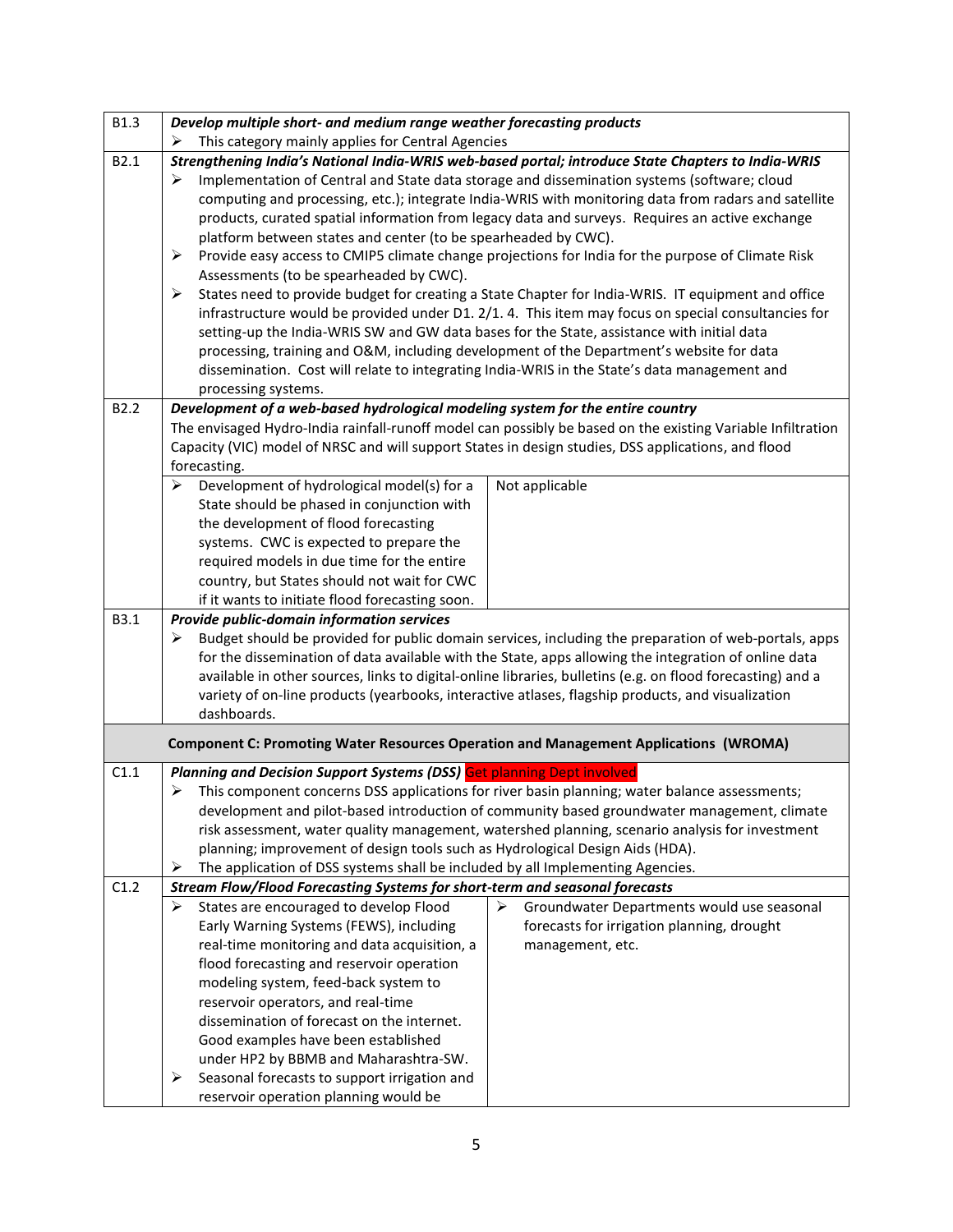|                   | provided by Central Agencies.                                                                         |                                                                                                       |  |
|-------------------|-------------------------------------------------------------------------------------------------------|-------------------------------------------------------------------------------------------------------|--|
| C1.3              | <b>Operational Management Systems</b>                                                                 |                                                                                                       |  |
|                   | OMS systems are used for improving the management and operation of reservoirs and irrigation systems, |                                                                                                       |  |
|                   | flood preparedness, spill management, and the operation of other water infrastructure                 |                                                                                                       |  |
|                   | States may wish to pilot Operational<br>≻                                                             | Not applicable                                                                                        |  |
|                   | Management Systems for reservoirs, large                                                              |                                                                                                       |  |
|                   | irrigation systems, etc. including SCADA                                                              |                                                                                                       |  |
|                   | systems for enhanced irrigation system                                                                |                                                                                                       |  |
|                   | management.                                                                                           |                                                                                                       |  |
| C2.1              | <b>Flagship Knowledge Products</b>                                                                    |                                                                                                       |  |
|                   | Flagship products include River Basin Management Plans (RBMP), a report on the Status of India's<br>➤ |                                                                                                       |  |
|                   | Water Resources, etc. Flagship products offer a good vehicle for the utilization of water data, and   |                                                                                                       |  |
|                   | water resources planning needs to be initiated by all agencies under HP-III.                          |                                                                                                       |  |
|                   | The cost of preparation of at least one RBMP may be included, with cooperation between Surface<br>➤   |                                                                                                       |  |
|                   | Water and Groundwater Departments.                                                                    |                                                                                                       |  |
| C2.2              | <b>Purpose Driven Studies (PDS)</b>                                                                   |                                                                                                       |  |
|                   | ➤                                                                                                     | PDS studies may include information generation and studies of specific issues, including e.g. Climate |  |
|                   | Risk Assessments of present and planned water resource infrastructure.                                |                                                                                                       |  |
|                   | ➤                                                                                                     | PDS studies need to be clearly defined and should be included by all agencies, as one way to put the  |  |
|                   | data collected under HP to good use.                                                                  |                                                                                                       |  |
|                   |                                                                                                       |                                                                                                       |  |
|                   | Component D: Strengthening Water Resources Institutions and Capacity Building (WRICB)                 |                                                                                                       |  |
| D1.1              | <b>Establishment of the National Water Informatics Center</b>                                         |                                                                                                       |  |
|                   | ➤                                                                                                     | Only for Central Agencies or MoWR-RD&GR States would budget related expenditures under D1.2           |  |
|                   | ➤                                                                                                     | The National Center will be strengthened with Deputed Experts. This would lead to an integrated       |  |
|                   | Center of Excellence for water resources knowledge and analysis, including use of modern modeling     |                                                                                                       |  |
|                   | tools and the provision of national helpdesk services.                                                |                                                                                                       |  |
|                   | ➤                                                                                                     | The Project support building requirements, equipment procurement, hiring trained manpower, and        |  |
|                   | exchange with international/national agencies                                                         |                                                                                                       |  |
| D1.2              | <b>Establishment of State Water Informatics Centers; upgrading WALMIs</b>                             |                                                                                                       |  |
|                   | ➤                                                                                                     | Budget should be provided to upgrade State Data Centers established under HP-I/II and existing        |  |
|                   | facilities at new States to State Water Informatics Centers.                                          |                                                                                                       |  |
|                   | ➤                                                                                                     | Budget should provide for facilities, trained manpower and exchange with (inter)national agencies;    |  |
|                   | $\blacktriangleright$                                                                                 | WALMIs may also be strengthened under this component, to enable them to provide technical             |  |
|                   | support to States, e.g. regarding the improvement of irrigation system management.                    |                                                                                                       |  |
| D1.3              | Upgrading of regional and (sub-) divisional offices and vehicles                                      |                                                                                                       |  |
|                   | Upgrading of divisional data centers, office and laboratory infrastructure and vehicles               |                                                                                                       |  |
|                   | ITC equipment is to be provided under D1. 4<br>⋗                                                      |                                                                                                       |  |
| D1.4              | Institutional Modernization Support, incl. ICT systems for offices and Data Centers                   |                                                                                                       |  |
|                   | Procurement of information management tools, e.g. ICT including cloud-based systems,<br>➤             |                                                                                                       |  |
|                   | videoconferencing systems, displays, softwares, manuals, and information systems design               |                                                                                                       |  |
|                   | ➤                                                                                                     | Procurement of satellite imagery may be included as well (if not yet included under other sub-        |  |
|                   | components).                                                                                          |                                                                                                       |  |
| D <sub>2.1</sub>  | <b>Policy Support</b>                                                                                 |                                                                                                       |  |
|                   | Policy on data pooling, data quality management, enhancing public-domain information.<br>➤            |                                                                                                       |  |
|                   | IAs may provide a token budget for this activity, to enable future participation.<br>➤                |                                                                                                       |  |
| D <sub>2</sub> .2 | <b>Strengthened Partnerships and study tours</b>                                                      |                                                                                                       |  |
|                   | ➤                                                                                                     | Strengthened partnerships with earth observation data and other knowledge providers, open data        |  |
|                   | initiatives, academia, CSOs, internships/visiting experts/development assignments                     |                                                                                                       |  |
|                   | International exchange programs and overseas and domestic study tours<br>➤                            |                                                                                                       |  |
|                   | Care should be taken not to over-budget provisions for international study tours<br>➤                 |                                                                                                       |  |
| D3.1              | Annual Water Resources Knowledge Forum                                                                |                                                                                                       |  |